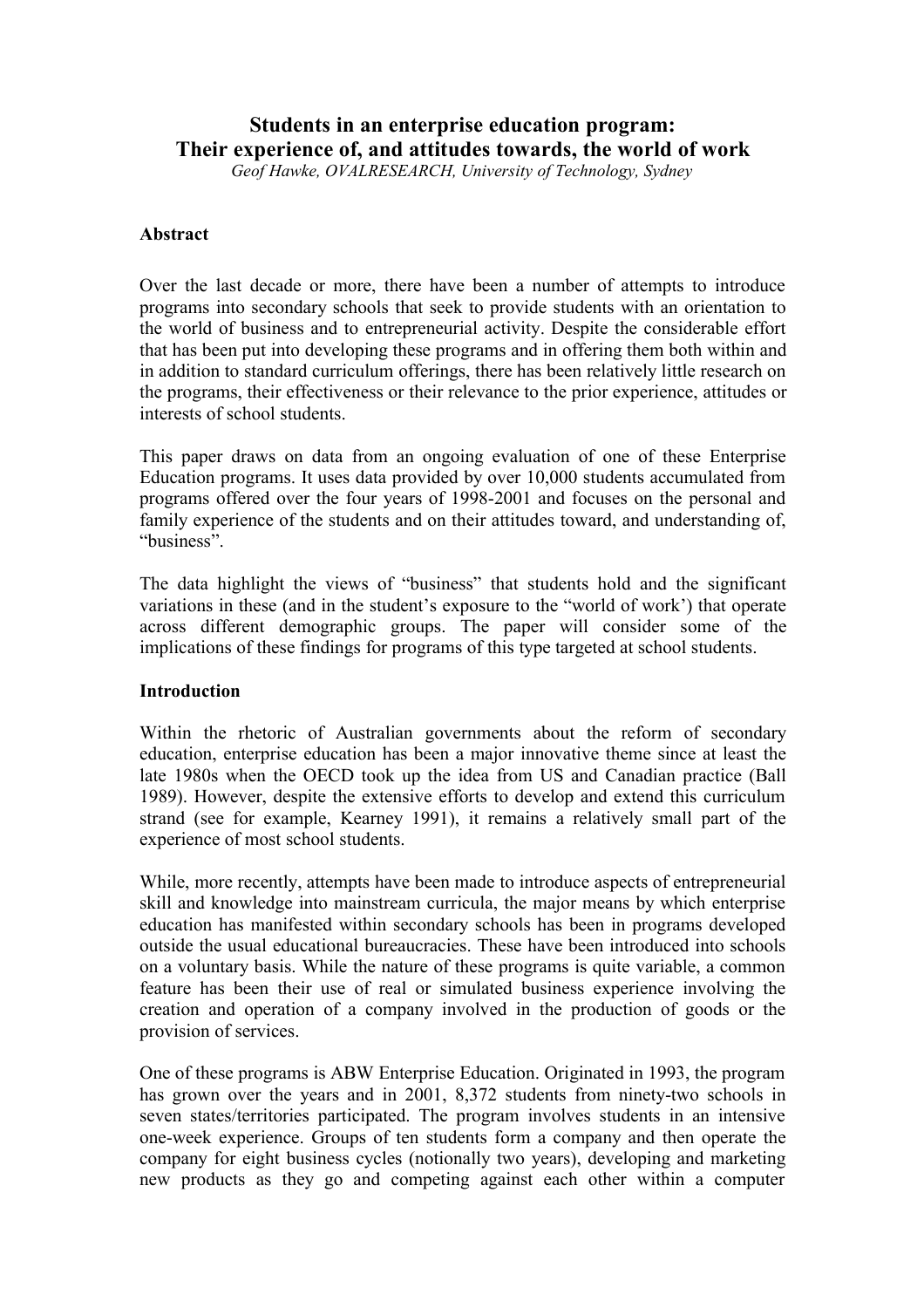simulation of the Australian economy. Originally the program was targeted at Year 11 students but, as it expanded, it has been taken up extensively by Year 10 students. The program has been extensively evaluated since 1998 and this paper draws on the data from those evaluations (see, eg, Hawke 2001).

Importantly, this data set provides the only comprehensive information on the background experience young people bring into such programs and provides useful insights into the experiences of, and attitudes towards, business of young people more generally.

### **Literature review**

The literature on enterprise education is surprisingly thin and notably devoid of empirical work. The greatest proportion of writing in this area falls into one of three groups. The first is strongly polemical and typically takes the position as expressed by Smyth (2000, p.2) that "enterprise education [is] part of the 'problem' rather than the 'solution'". The second exhorts schools and industry to become involved in enterprise education as a means of social and economic renewal (eg, Turner & Robinson 2001), while the other major component of the literature involves guides and "how-to" publications (such as Kearney 1991).

In Australia, only four attempts appear to have been made to examine these programs or their antecedents in any empirical way. One of these is the 1999 evaluation of the Commonwealth's Enterprise Education in Schools (EES) element of the school to work programme (Keys Young 1999). This evaluation report provided a range of both qualitative and quantitative data on five programs that had been supported by the Commonwealth under the EES as well as extensive information on telephone surveys and interviews that were conducted with schools across Australia.

A key outcome of this evaluation was that understanding of the concept of enterprise education varied widely and that, in general, schools were unaware of the program or of resources produced to support it. Where schools had direct experience of one or more of the specifically-funded programs, they tended to think they had been useful, although there was doubt as to whether they had any real long-term impact.

The three remaining research efforts are based around evaluations of specific programs. The first (St Leger & Ward 1997) examined four pilot enterprise education projects involving secondary students and local industry from four Victorian regions. These were very different programs and the report identified the learning outcomes for students, as well as the professional development needs for teachers, and potential benefits to business arising from programs of this type.

The second is concerned with one of the more widely offered enterprise education programs in Australia — Young Achievement Australia (YAA). This program involves students in establishing and operating a real small business over a period of time. Cameron and Milstein (1999; Milstein & Cameron 1998) focused on rural YAA programs and appears to be the only study that has explored the long-term impacts of a program. In this study, 106 graduates of the program responded to a survey that sought to assess changes in knowledge, attitudes, skills, and consequent changes in outcomes. This data was supplemented by ten case studies of individual graduates.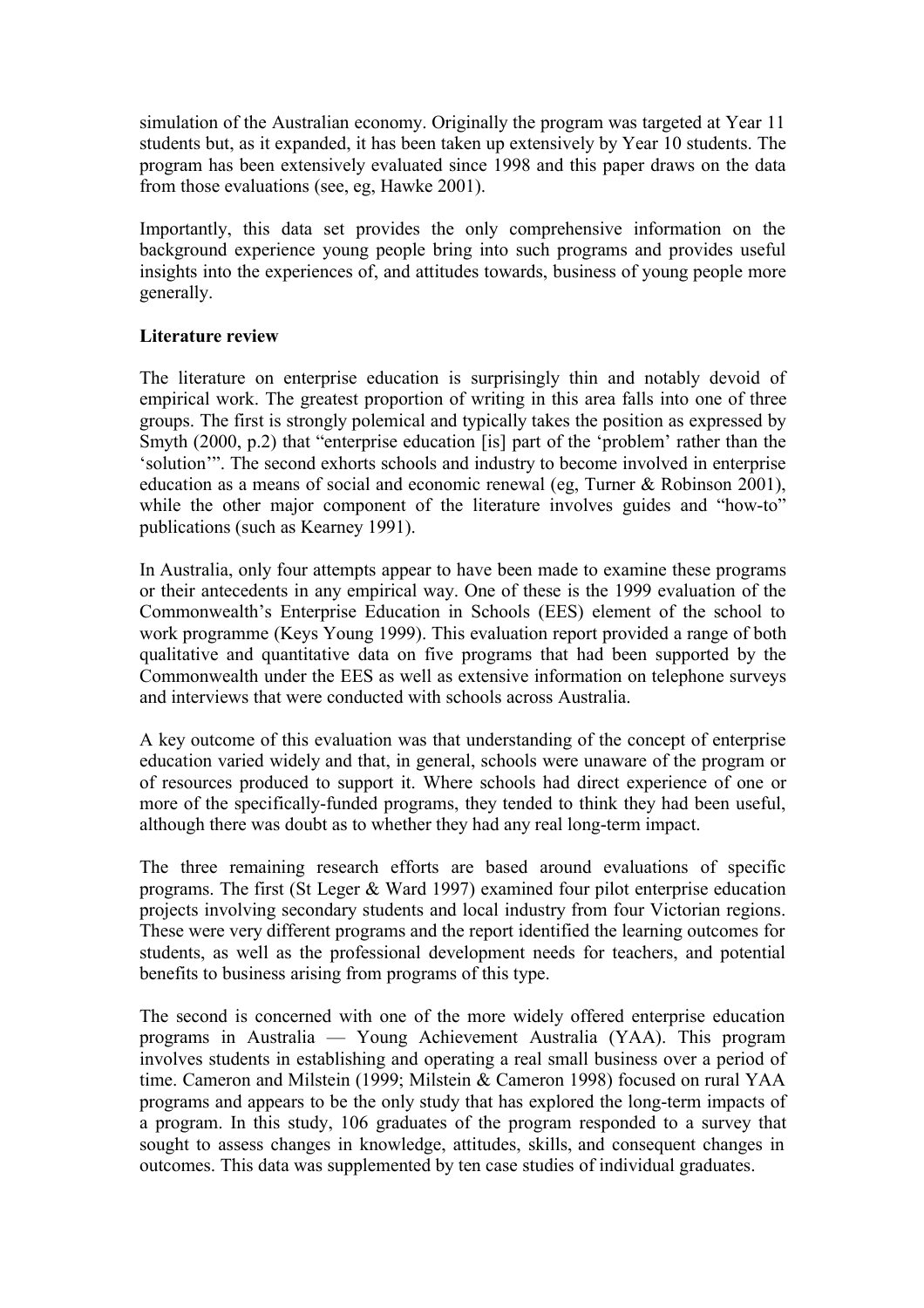The study found participants had enjoyed the program. However, the program did not appear to have any great impact on subsequent study or career choices. It also noted that graduates' evaluations were highest when the program they'd attended was judged to have involved a cohesive group that was well led by their business adviser. Breen (1999; 2001) has also examined some YAA programs and reports that these programs were more attractive to those already so inclined but that, nonetheless, impact can be identified, although the nature of the impact is not detailed.

The final research program in this area involves another of the widely available programs — ABW Enterprise Education (Hawke 1999; 2000; 2001; 2002). The research has been ongoing since 1998 and involves the year-by-year evaluation of the program. However, over this period of time, data has accumulated on over 10,000 school students who have undertaken the program. The successive evaluations have clearly indicated that students and teachers enjoy the program and that the program shifts their attitudes towards business and their views of their own abilities in a number of significant ways.

### **Methodology**

Students who have registered to participate in an ABW Enterprise Education program are asked to complete a survey before commencing the program. This asks for basic information about the student and also asks them to rate a series of statements as to how those statements apply to them. Over the years since the evaluation began, the form has changed to some degree but most of the items have remained worded in the same manner and it is this data that is used in this paper.

| Table 1 Survey samples by year of<br>undertaking the program |  | Table 2 Distribution of sample by state |         |
|--------------------------------------------------------------|--|-----------------------------------------|---------|
|                                                              |  | State<br>Frequency                      | Percent |
| Year<br>Percent<br>Frequency                                 |  | ACT897                                  | 8.5     |
| 1998766<br>7.2                                               |  | <b>NSW3672</b>                          | 34.6    |
| 19993229<br>30.4                                             |  | QLD1981                                 | 18.7    |
| 20002962<br>27.9                                             |  | SA2247                                  | 21.2    |
| 20013651<br>34.4                                             |  | <b>TAS400</b>                           | 3.8     |
| <b>Total10608</b><br>100.0                                   |  | <b>VIC1161</b>                          | 10.9    |
|                                                              |  | <b>WA250</b>                            | 2.4     |
|                                                              |  | <b>Total10608</b>                       | 100.0   |

A total of 10,608 useable survey responses are available for analysis and Table 1 indicates how these have accumulated since the initial, limited study of the 1998 cohort, and Table 2 shows how the students are spread across the Australian states and territories. The survey forms are returned from the schools to ABW who then arranges the input of the data.

For this study, the principal data analytic approach adopted has been the use of Formalised Inference-based Recursive Modelling (FIRM) (Hawkins & Kass 1982), a contemporary version of the AID methodologies developed in the 1960s. Essentially the approach involves successively subdividing the sample on the variable that maximises the differences within the sample on a specified criterion. This allows for the relationships between variables to be easily understood without requiring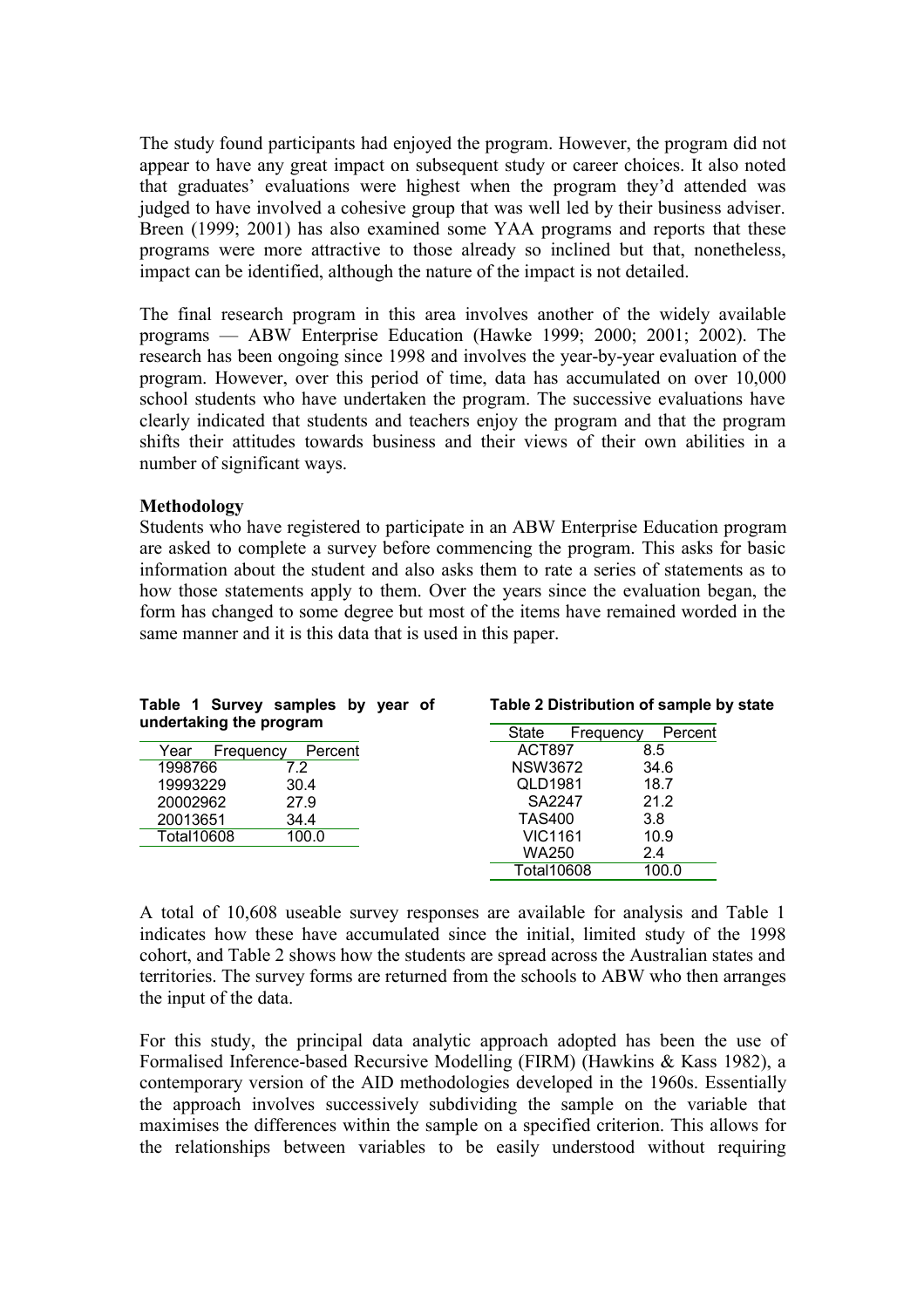assumptions of linear relationships among the variables. In the following, all reported splits are significant at the 1% level.

# **Findings and discussion**

Students are asked to provide a number of pierces of demographic information about themselves — age, gender, and the grade they are currently enrolled in. As well, information is available about the school, its location and status. These data items form a framework within which we will explore similarities and differences in the background of the students.

### *Experience of business*



**Figure 1 Percentage whose parents or relatives own/manage a business**

The survey asks students three questions about their prior exposure to business ideas and concepts. The first asks about their family's involvement in business — "My parents or other relatives own or manage a business – Yes/No". Overall, 55.2% of students indicated that they did have a parent or relative in business. However, there are substantial overall differences within the sample as Figure 1 shows. Amongst the subgroups, the lowest proportion responding 'Yes" was 47.5% (15-16 year old students in government schools that were not located in rural areas), while the highest was recorded by Tasmanian independent school students (81.2%) (note however, the small sample size for this group).

In this instance, the type of school attended by the students is the most significant factor differentiating whether or not their parents/relatives are engaged in business. This being least often the case in government schools. Within each school system, however, quite different factors operate. Within government schools, for example, the school's location is of considerable importance, but this is not a notable factor in independent or catholic schools.

A second question asks students whether they are currently studying any businessrelated subjects. Overall, 42.5% of the students are doing so but again the internal differences are substantial and, in this case, more complex. As Figure 2 illustrates, the state in which a student attends school is the most significant factor in their likelihood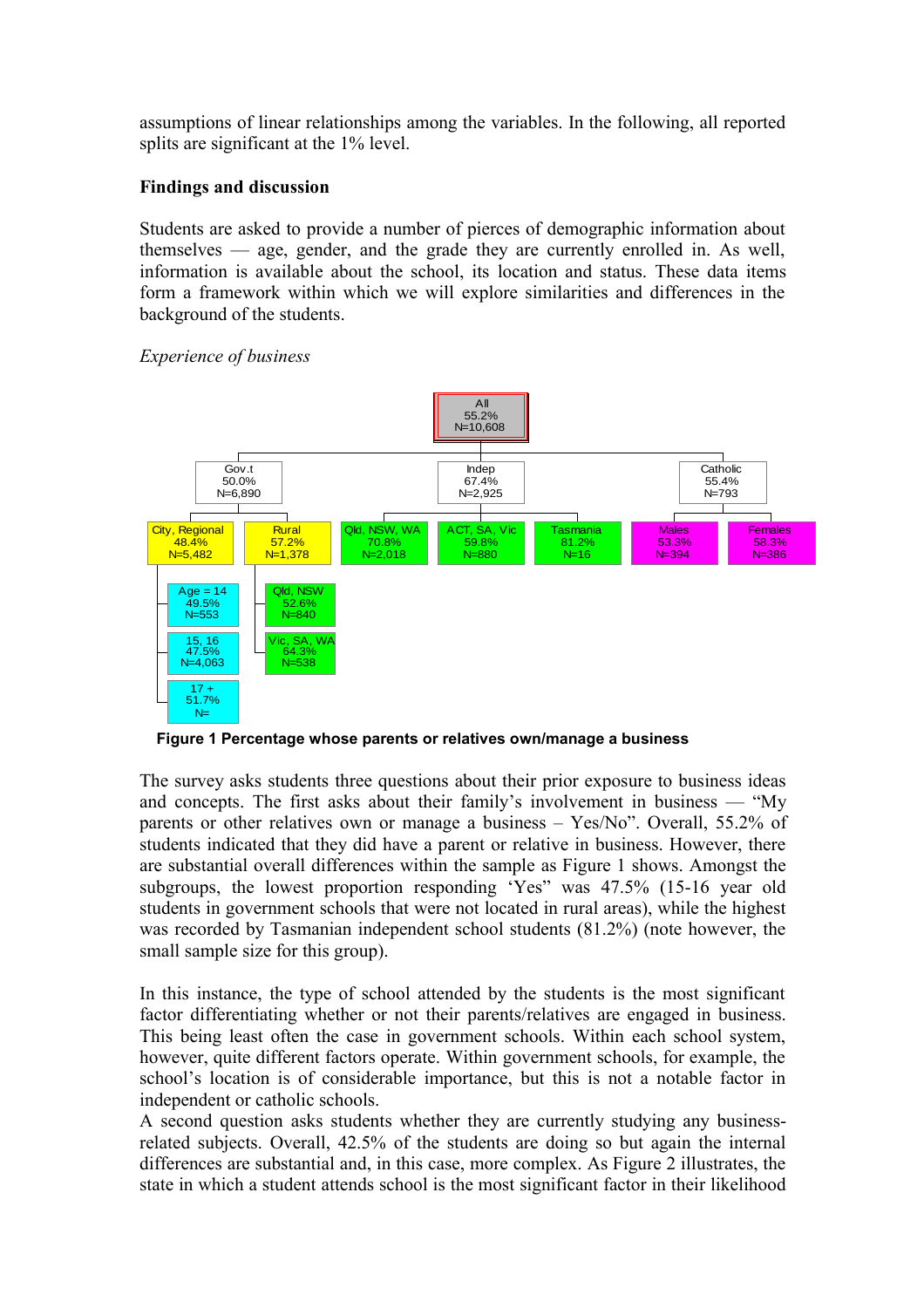of studying business-related subjects. Focussing only the states with high levels of participation, the rate of business study runs from a low of 28% in ACT and SA to a high of 55% in Qld and WA. It seems clear that there are wide differences among the states as to the extent to which students are exposed to business-related concepts through the curriculum. It is possibly not surprising to notice, too, that age and school grade also play important roles here with the pattern being that younger students are less likely to be undertaking business studies than their older colleagues. Together these suggest that features of the school system itself play the dominant role in determining the extent to which students are exposed to these ideas within school itself.



**Figure 2 Percentage of students studying business-related subjects**

The third question we examine asks students whether or not they are currently in parttime work. Slightly over half (56.6%) indicated that they are.

As with the previous question, the most significant factor was the students' state of schooling. Almost two thirds of those in the western states and Tasmania are in parttime work (63.7%) but much lower proportions do so in the east (52.9% in NSW  $\&$ Qld, 42.4% in Vic and the ACT). However, gender was clearly also significant, with female students in the larger, eastern states somewhat more likely to have a part-time job than their male counterparts. This suggests that local labour markets may play a major role in providing opportunities for students to gain first-hand experience of work.

# *Attitudes about business*

As with the students' prior experiences of business, three questions identify significant variations within the overall sample as to their attitudes to business in general. In total, the survey asked students to respond to seven statements of which the three reported here remained consistent over the period. Others were changed as it was found that the pre-program ratings did not differentiate among the students and thus could not identify changes post-program. For this set of questions, students were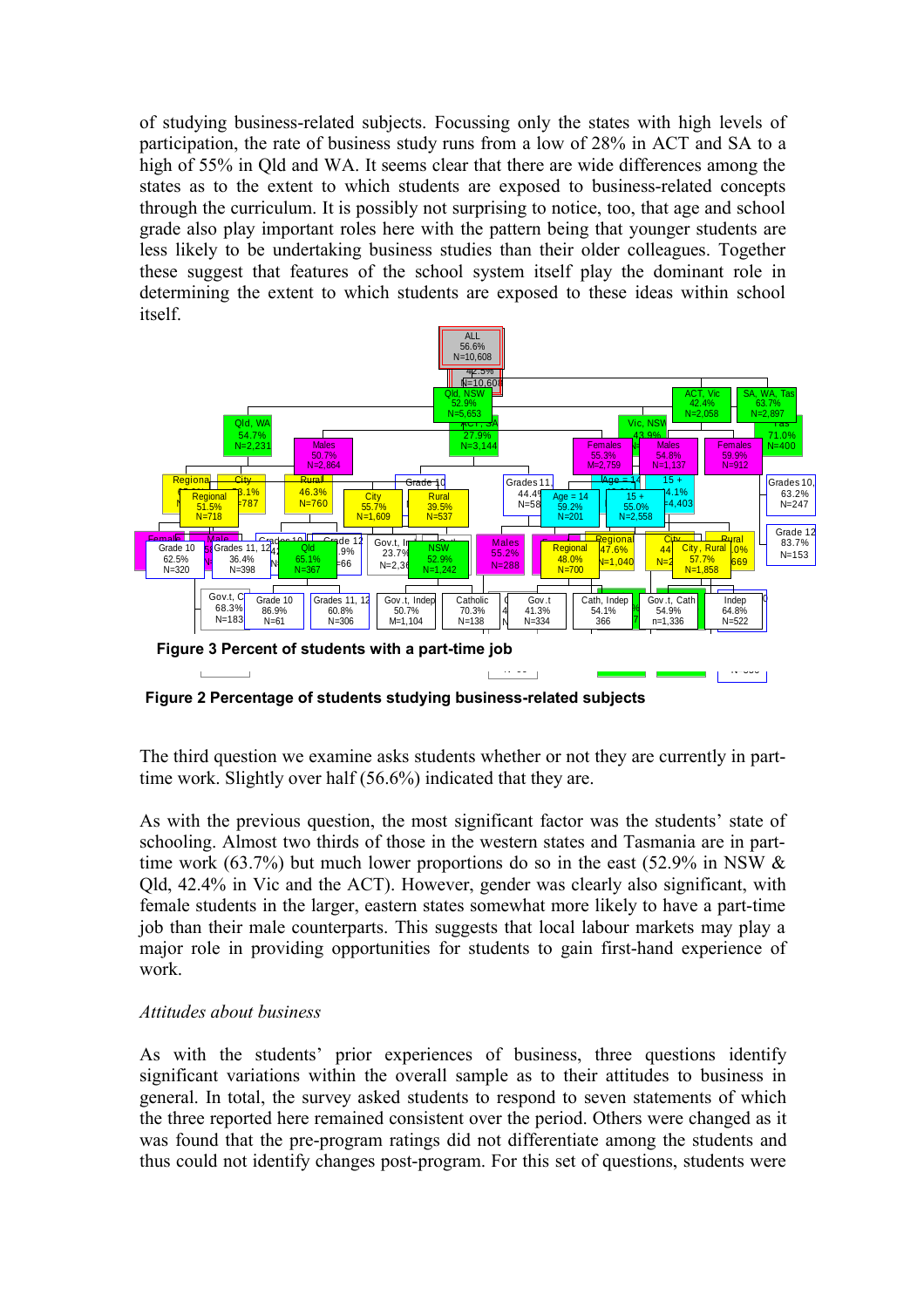asked to respond on a nine-point scale indicating the degree to which the statement applied to them. The figures reported below are their average ratings.



**Figure 4 Average rating of knowledge of business operation**

The first of these asked students to indicate the degree to which they "have a good understanding of how a business operates". Figure 4 shows that the students' gender is the most significant factor influencing their rating of their knowledge. Female students typically rate their knowledge higher than males, although this is not the case in South Australia. For male students, those studying in the capital cities rate their knowledge as being lower than do males from rural or regional areas.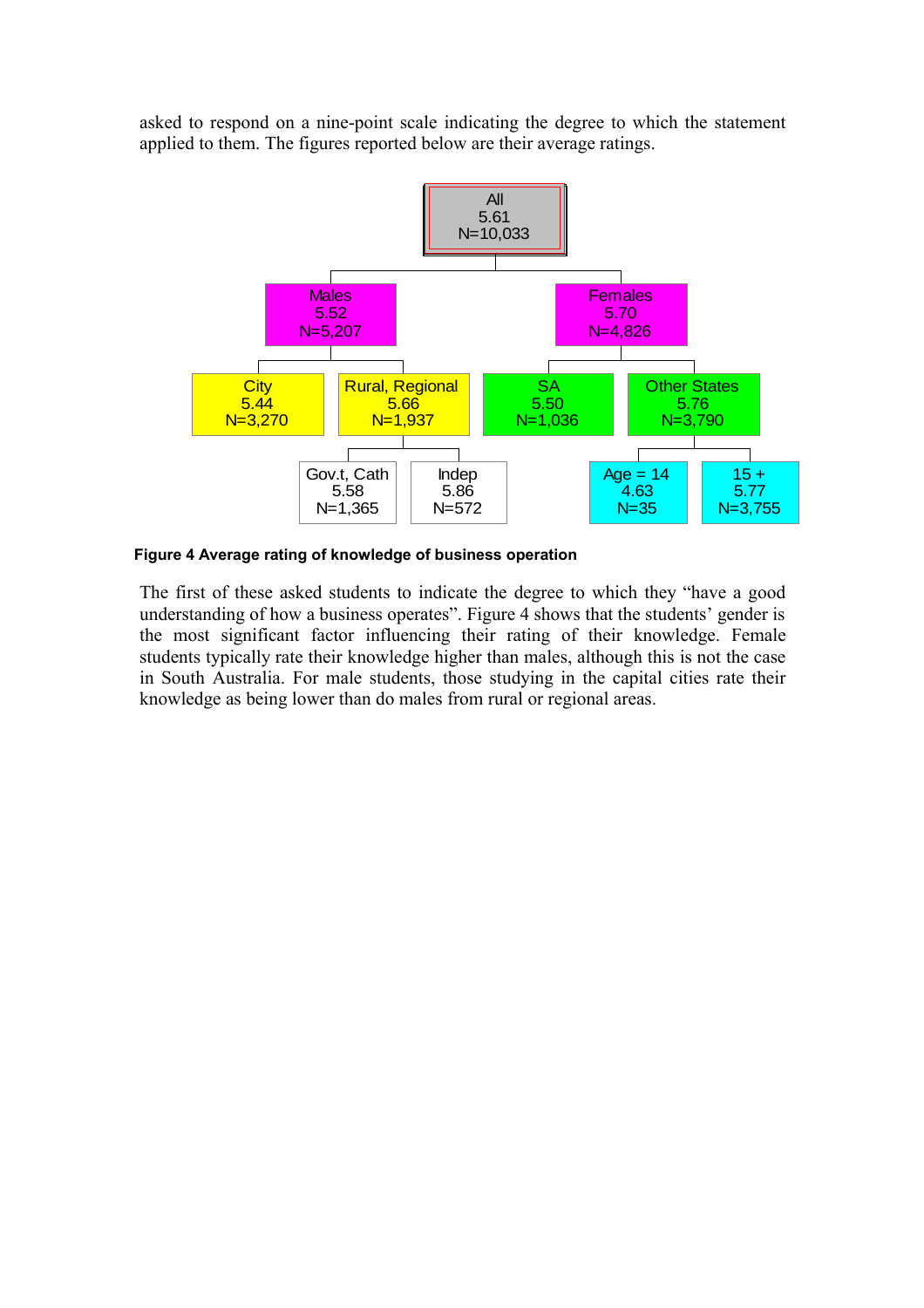

#### **Figure 5 Average rating of wish to run a business in the future**

The second question asked whether students would like to run a business in the future. Again, the gender of the student was the dominant factor with male students much less interested in running a business. Among males, however, significant state differences were apparent but these were only important for the younger female students.



**Figure 6 Average rating of access to business career information**

Finally, the participants were asked to identify how easily they could access information about a career in business. Unlike the two previous questions, gender played no part here and this appears to be a systemic, rather than personal matter. The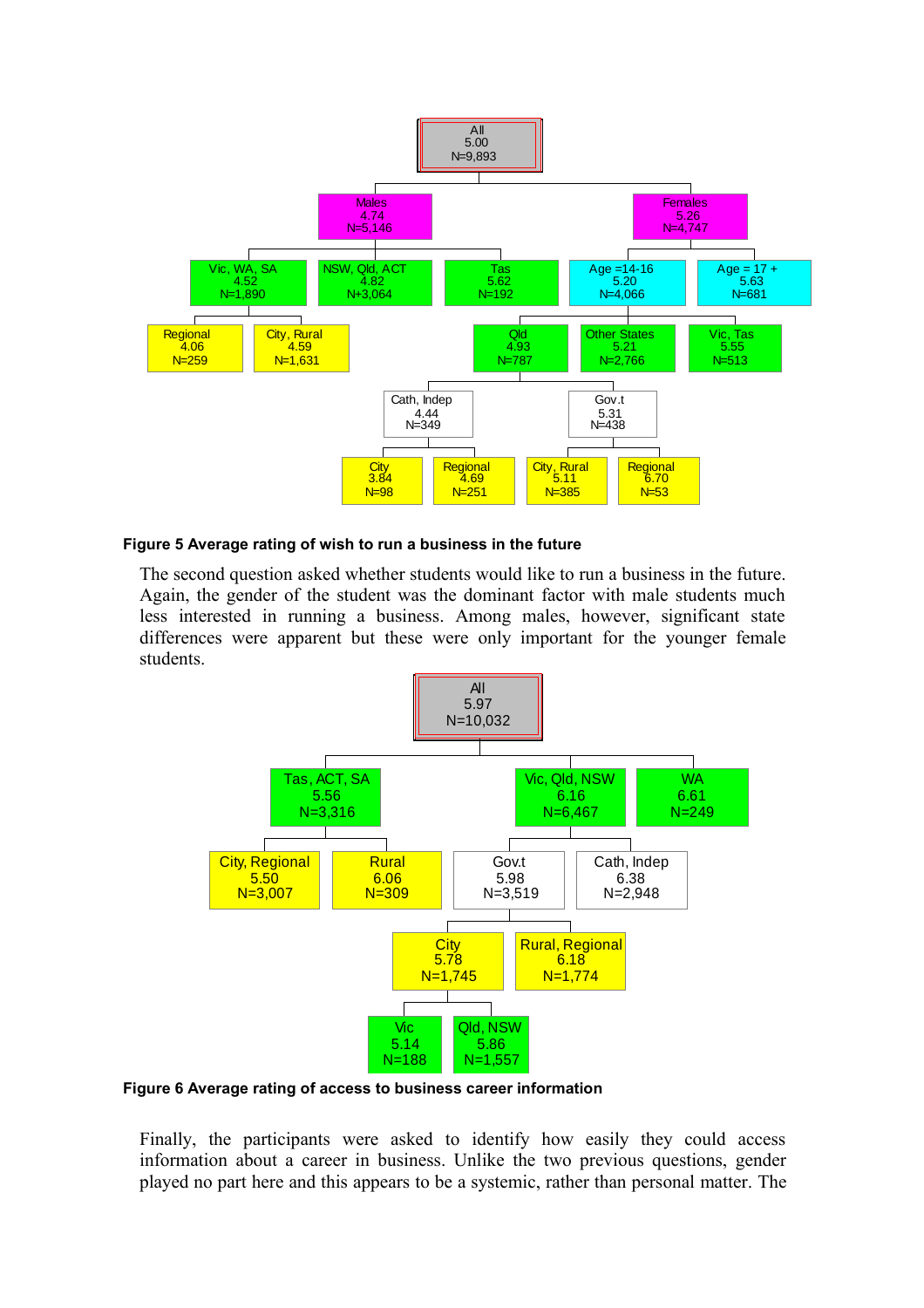dominant factor was the state in which the student was enrolled. With the exception of WA, it appears that students in the larger states believe they have better access to information than do the students from smaller states (see Figure 6).

Within states, locational and school type issues dominate the variation.

# *Extending the set of predictors*

The analyses of attitudes to business reported above drew on the same set of demographic predictors used for the analyses of prior experience. However, it is possible to extend this set by including the data on prior experience as well. As we will see, this can significantly affect the picture that emerges.



**Figure 7 Rating of understanding of business for the extended set**

When this extended analysis is applied to the question concerning the future possibility of running a business, the first two levels of breakdown remain unchanged. However, the third level is now shaped by whether or not the student has a family member in business. For each of the subgroup defined by NSW, Qld and ACT males and that defined by 14-16 year old females (see Fig. 5), this factor operates to subdivide the group. In each case, those with a family member owning or managing a business report that they are more likely to want to run a business in future.

In the case of the students' rated understanding of business operations, however, the additional variables completely change the outcome as Figure 7 highlights.

Here, the new variables dominate the analysis and Gender, the variable that was most significant in the original analysis disappears entirely, suggesting that it was to some degree a proxy for other factors.

Whether or not students are currently studying business-related subjects is now the most significant factor and, in a consistent manner, the presence or absence of family involvement in business becomes the next most significant. Indeed this analysis provides the most coherent picture of any of those reported here with each of these two factors having a simple cumulative effect. Indeed the average ratings for the four primary subgroups can be computed from the simple formula:

Average rating =  $5.0 + 0.8$  (if studying business) + 0.5 (if family member in business)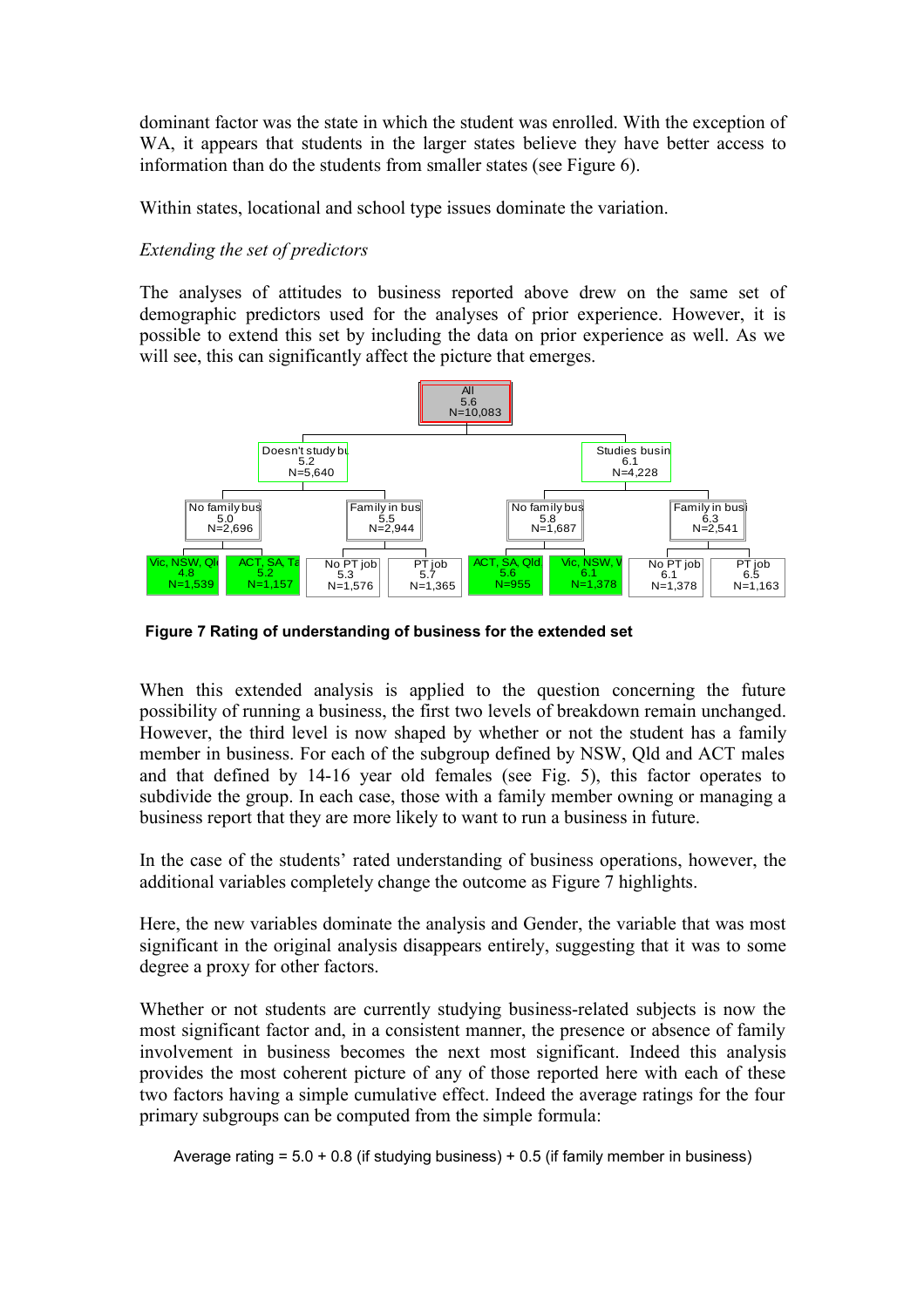### *Overall patterns*

It is informative to consider these analyses as a whole and to look for patterns within the patterns.

The primary distinguishing categories identified by the FIRM analyses are set out in Table 3. It is notable that State and Gender dominate as factors that differentiate the responses of the student respondents.

| <b>Analysis</b>    | <b>Primary</b> | <b>Secondary</b>      |
|--------------------|----------------|-----------------------|
| P/T work           | State          | Gender                |
| Study business     | State          | Location/Grade/Age    |
| Family in business | Type           | Location/State/Gender |
| Career info        | <b>State</b>   | Location/Type         |
| Understanding      | Gender         | Location/State        |
| Run a business     | Gender         | State/Age             |

### **Table 3 Key factors – primary analyses**

Among the states and territories, particular patterns of groupings appear more or less frequently. SA and the ACT frequently occur in the same groups as is the case for NSW and Qld. Moreover, the latter pair rarely occur in combination with either SA or Tasmania. It appears that the ways by which state factors shape the experience and attitudes of students is more complex than simply one of small versus large but reflects some combination of educational philosophies and local labour markets.

### **Conclusions**

It is clear, at least for this program, that students entering enterprise education programs do so with highly variable backgrounds as to their knowledge of work and their attitudes towards it. This study has highlighted the substantial variations across states that contribute greatly to these differences and suggests that the educational systems within which students are prepared considerably shape their exposure to business ideas and practices. These variations appear to be complex and involve not only the overarching role of the state curriculum framework but appear to involve the type of school — government, catholic or independent — as well.

Gender differences are also important and there are substantial differences in the background that male and female students bring to these programs especially regarding their disposition towards business. Girls are notably more positive in their attitudes than are boys and are more likely to have had experience in part-time work.

Crucially, too, other factors that reflect the social and cultural background of the students — type of school, location, access to P/T work, exposure to business through family — are also significant in shaping the experience and attitudes of the students.

Most enterprise education programs don't explicitly address the range of different backgrounds students bring to them. This research suggests that these might be important factors in constraining these programs development and take up. Future research needs to also explore whether these are factors in the longer-term impact of these programs as well.